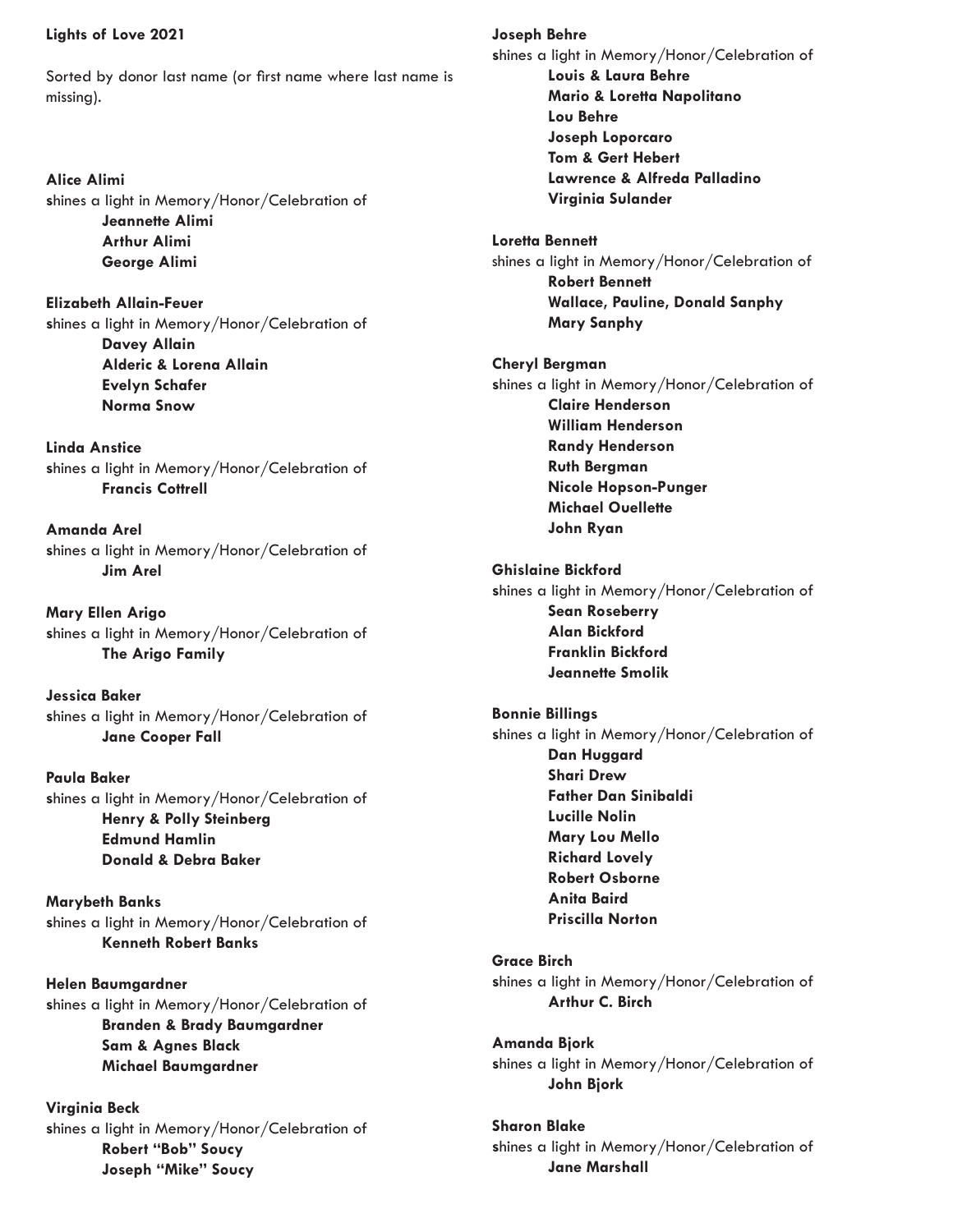**Linda Blaquiere s**hines a light in Memory/Honor/Celebration of **Lin Matheson**

**Hugo Bolin Jr. s**hines a light in Memory/Honor/Celebration of **Agnes Picciandra Bret Bolin John & Martha Metrano Frank & Angie Bolin**

**Billie A. Bondar s**hines a light in Memory/Honor/Celebration of **Ed Kean Maureen Gagnon Mary Adams David Blaisdell George Crisp Peter Deegan April Elliott**

**Richard Gadbois David King Lena Michaud Audrey Smith Charles White**

**Peggy Boucher s**hines a light in Memory/Honor/Celebration of **Robert Boucher**

**Diane Brennan s**hines a light in Memory/Honor/Celebration of **Brian Brennan Kelly Brennan Armand Gilbert Pauline & James Brennan J. Richard Brennan Marty, Michael & Carrie Conroy**

**Catherine Britton s**hines a light in Memory/Honor/Celebration of **Joseph F. Britton, MD Robert Heinlein Parker Vanderhoof**

**Karen & Paul Brodzinski**  shine a light in Memory/Honor/Celebration of **Katherine Picard William Karcher, Jr Marian Karcher Paul Brodzinski Mildred Brodzinski Ellen Pfeil**

**Tammy Browne s**hines a light in Memory/Honor/Celebration of **Joseph Browne (Memory) Joseph Browne (Honor)**

**Sharon Bryson s**hines a light in Memory/Honor/Celebration of **William Bryson Richard Emerson**

**Betty Bush s**hines a light in Memory/Honor/Celebration of **Bob Bush**

**Rita Butler s**hines a light in Memory/Honor/Celebration of **Kenneth Butler Michael Bray Jeannette Alimi**

**Janet Carll s**hines a light in Memory/Honor/Celebration of **Tom Schofield Lois Schofield**

**Mary Carter s**hines a light in Memory/Honor/Celebration of **David Carter Marty Allan Sarah Almeida Adele Wassell**

**Megan Casey s**hines a light in Memory/Honor/Celebration of **John Patrick Casey Laura Mulkigian Richard Bennett**

**Joan Chase s**hines a light in Memory/Honor/Celebration of **Pauline F. O'Brien, Loving Mother William H. O'Brien, Loving Dad**

**Don Chesnel s**hines a light in Memory/Honor/Celebration of **Ronald C. Bennett Grady James McDougal Mr. & Mrs. Leo Beaudoin Pauline Bennett and Bob**

**Betty Clark s**hines a light in Memory/Honor/Celebration of **Julie Wood Diane Felts Dr. Wally Hubbard**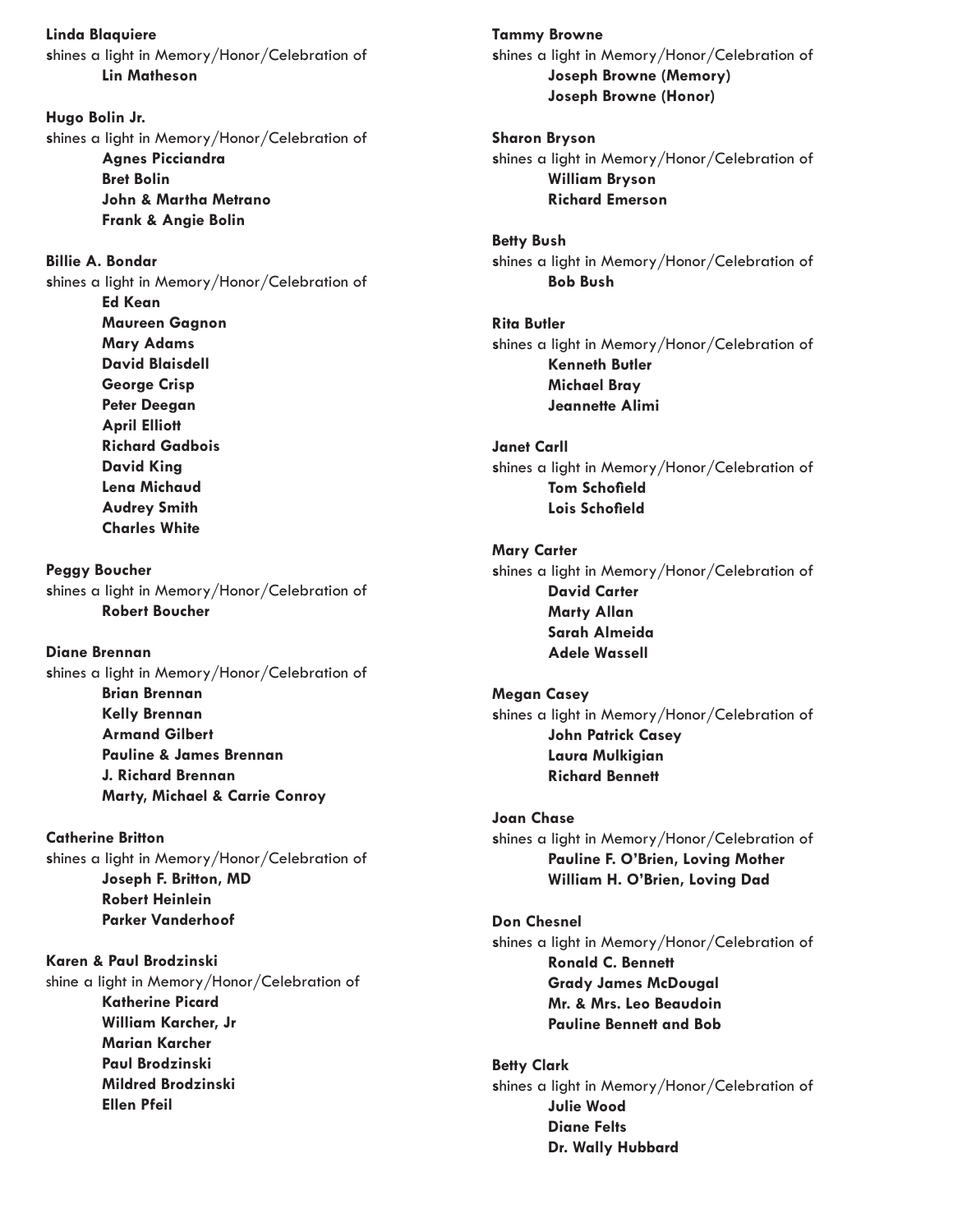**Jill Clark** 

**s**hines a light in Memory/Honor/Celebration of **June Downs Spear Peter Downs Edward Downs Alma Fielding George Fielding**

**Cheryl Clement s**hines a light in Memory/Honor/Celebration of **Rob Clement John Clement Estelle Clement John Morrow Gwen Morrow**

**Trudi Cocarus s**hines a light in Memory/Honor/Celebration of **Larry Cocarus**

**Lorraine Colson s**hines a light in Memory/Honor/Celebration of **Arthur E. Colson**

**Carol Cooper s**hines a light in Memory/Honor/Celebration of **Bill Cooper**

**James Corson** shines a light in Memory/Honor/Celebration of **Bradley Corson Muriel Corson** 

**Susan Cosgrove s**hines a light in Memory/Honor/Celebration of **Carl Cosgrove Roland Gagne Pauline Gagne**

**Francine Cote** shines a light in Memory/Honor/Celebration of **Donald B. Cote Thomas Adrignola Margaret Adrignola**

**Arline Couch s**hines a light in Memory/Honor/Celebration of **Bobble Lee Ruginski Kevin Ruginski Jeff Webb**

**Jenette Coutinho s**hines a light in Memory/Honor/Celebration of **Pauline Coutinho Tom Misner Peter Misner**

**Barbara Crisp s**hines a light in Memory/Honor/Celebration of **The Gilmore Family The Crisp Family**

**Judith Crosier s**hines a light in Memory/Honor/Celebration of **John Crosier Elizabeth Decker John Chapple**

**Timothy Cunningham s**hines a light in Memory/Honor/Celebration of **JoAnn Huber Linda Gibowicz Don Huber Barbara Huber**

**Linda Dame s**hines a light in Memory/Honor/Celebration of **Philip L. Dame Diane C. Campbell David C. Dame**

**Carl C. Davis s**hines a light in Memory/Honor/Celebration of **Donna L. Davis**

**Louine Deegan and Serrine s**hines a light in Memory/Honor/Celebration of **Peter Deegan Louis Gregoire Rita Gregoire Brian Huppe**

**Vasilike Demopoulos s**hines a light in Memory/Honor/Celebration of **Dr. James Faskianos Dr. James Demopoulos James Koromilas**

**Pam DeNobile s**hines a light in Memory/Honor/Celebration of **Lavergne DeNobile Isabella Ayer (Memory) Isabella Ayer (Celebration) Vincent J. DeNobile**

**Lise Descoteaux s**hines a light in Memory/Honor/Celebration of **Michael J. Yeaton**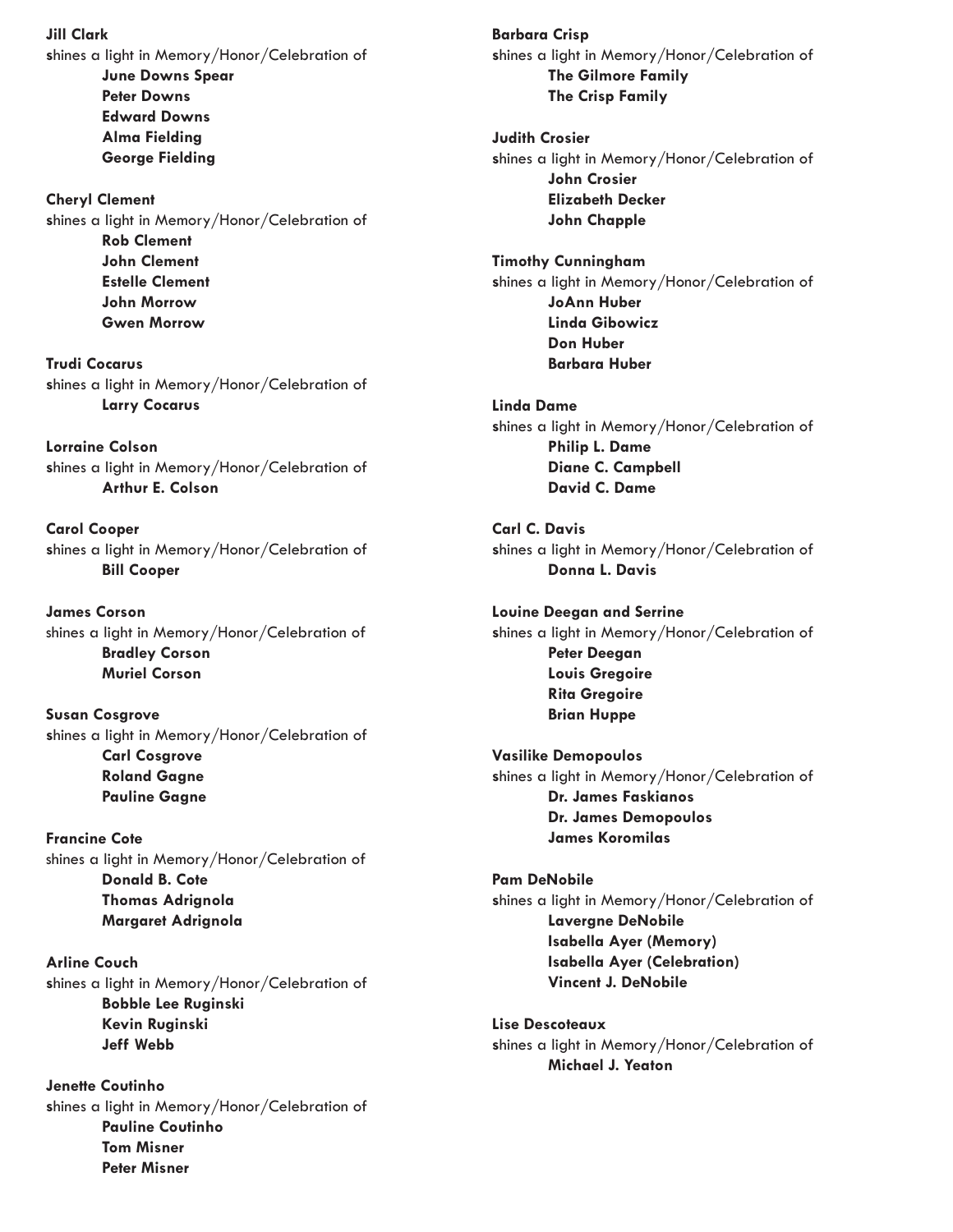**Gail Dideriksen s**hines a light in Memory/Honor/Celebration of **Janice Daley Rodney Clough Ray Brackett**

**Sharlene DiNella s**hines a light in Memory/Honor/Celebration of **John DiNella**

**Phyllis & Prisco DiPrizio s**hines a light in Memory/Honor/Celebration of **David Henderson Andrew Audet Jane Cooper Fall Carmen DiPrizio Fr. Daniel Sinibaldi Gus & Evelyn DiPrizio Richard Brunner Beverly & Gertrude Davis Jason Twombly Jason Lachance Yvette Brock Zane Chase Georgia Chapman Glenn Scott**

**John Doane** 

**John Murphy David McCooey**

**s**hines a light in Memory/Honor/Celebration of **Edith Kimball Lane Myron Philip Doane Edna Doane Paul Richard Trapp Dorothy Ann Trapp**

## **Alan Dore**

**s**hines a light in Memory/Honor/Celebration of **Jennie Watkins Mike & Beverly Dore William & Nellie Quimby Lyra Smart**

**Ken Downes** shines a light in Memory/Honor/Celebration of **Marian Veno Ray Langlois Bernard Veno Louise Langlois Leon Downes**

**Andrea Dupont s**hines a light in Memory/Honor/Celebration of **Louise Castonguay Norman Castonguay**

**Susan Eastman s**hines a light in Memory/Honor/Celebration of **Dr. David Eastman Esther (Toddy) Eastman D. Alan Eastman**

**Elizabeth & Stephen** shine a light in Memory/Honor/Celebration of **Stephen G. Pappas** 

**Frank J. Familgetti s**hines a light in Memory/Honor/Celebration of **Anthony & Harriet Familgetti John & Dolly Shaw Neal & Vivian Goodwin James & Frances Dean Barbara Harrison Andrea Dame Albert Alan Heald Vickie Grant Carl Clarke Carolyn Chick Zane Chase Evelyn Schafer Jean Edgerly Saladino**

**Mark R. Farrell s**hines a light in Memory/Honor/Celebration of **Florence Hall**

**Maria Faskianos s**hines a light in Memory/Honor/Celebration of **Dr. James Faskianos Deno Demopoulos Dr. James Demopoulos James Kach James Koromilas Dr. Peter Lampesis George Savramis**

**Lynne Fellows s**hines a light in Memory/Honor/Celebration of **Floyd, Donna and Jeff Fellows Francis Gilman**

**George Findell s**hines a light in Memory/Honor/Celebration of **Dr. Norman Mireault Norm Mireault, Jr. Dr. Steve Pappas Mr. & Mrs. Ray Mansfield Mr. & Mrs. John Carrigan**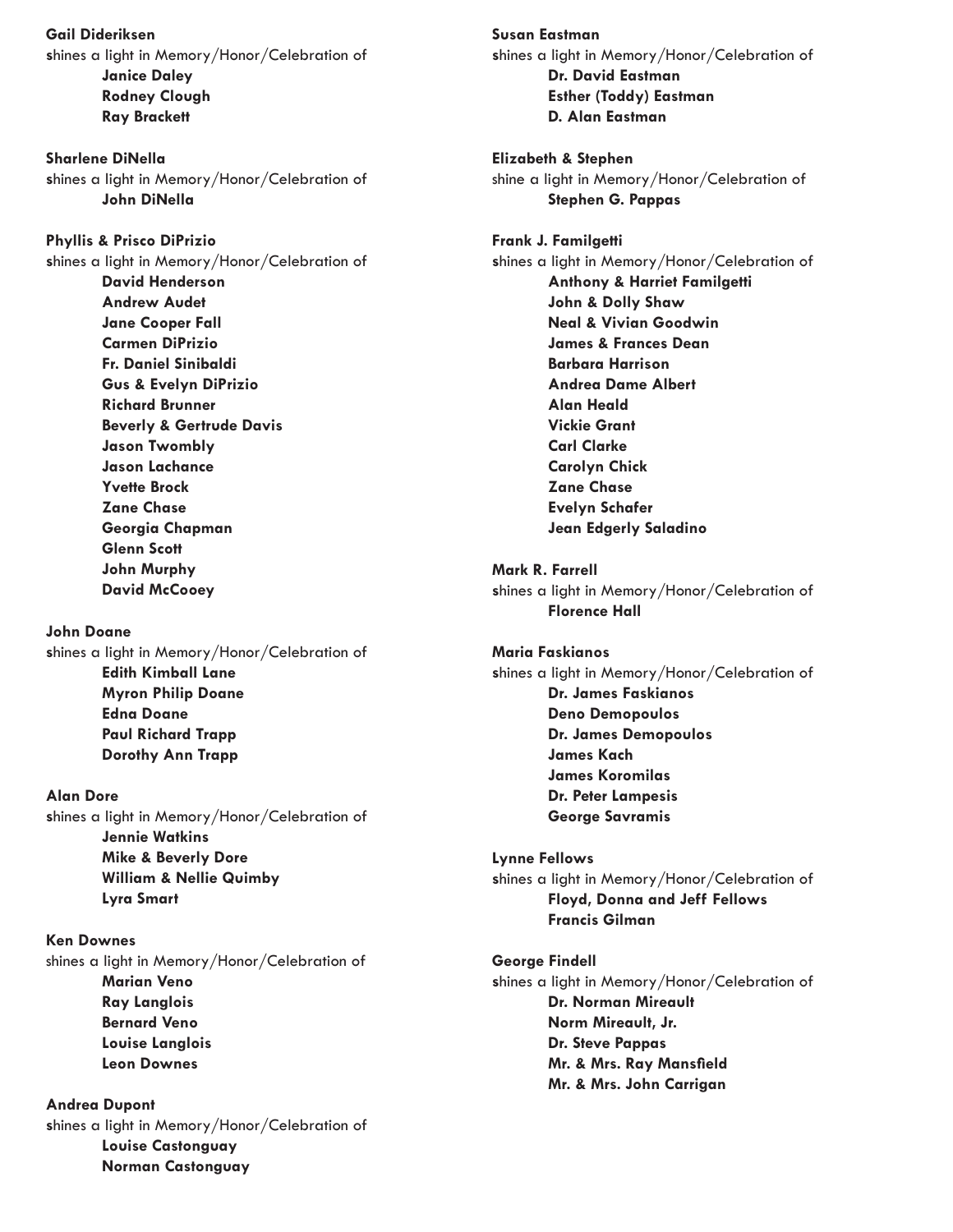**Marcia Flinkstrom s**hines a light in Memory/Honor/Celebration of **Mark Nyman Aili Jokinen Walter Jokinen Victoria "Vickie" Engman Paul Engman Lisa Rimmer**

**Sarah Flynn s**hines a light in Memory/Honor/Celebration of **Barbara Barron**

**Mary Flynn s**hines a light in Memory/Honor/Celebration of **Stephanie Flynn Florrie Bergeron Kevin M. Flynn Richard Romaine Bill & Lee Flynn**

**Eileen Foss s**hines a light in Memory/Honor/Celebration of **Verna Foss Laurence Foss Chris Foss**

**Harold Foss s**hines a light in Memory/Honor/Celebration of **Denise S. Foss**

**Marilyn Foster s**hines a light in Memory/Honor/Celebration of **Mary Martha Cheyne Ted Foster John Malone Alice Malone**

**Elizabeth Fournier s**hines a light in Memory/Honor/Celebration of **Flora Jones White Shirley June White Lionel Fournier George Fournier**

**Susan Frazier** shines a light in Memory/Honor/Celebration of **June & Michael Roberts The Roberts Family The Ryan Family The Provost Family** 

**Margaret Furbush s**hines a light in Memory/Honor/Celebration of **Richard D. Furbush**

**Mike Gagne s**hines a light in Memory/Honor/Celebration of **Dorothy Gagne Rusty Callaghan Connie Callaghan Wilfred Gagne June Therese Gallup s**hines a light in Memory/Honor/Celebration of **Paul "Whitey" O'Callaghan Cy Chase Brian Chase Nick Gourgoudis Kathy Sweet Dora Economos Denise Foss Bill Garnett s**hines a light in Memory/Honor/Celebration of **Bob Garnett Ann Garnett Norm Gervais s**hines a light in Memory/Honor/Celebration of **Louis Gervais Nelson Goodfield Muriel Goodfield Rita Gervais Cathy Gillespie s**hines a light in Memory/Honor/Celebration of **W. Bradley Corson Muriel Corson Theresa Gilman s**hines a light in Memory/Honor/Celebration of **Daniel O'Leary Gerald Gilman June Sneirson Noreen Sneirson Judy Goodnow s**hines a light in Memory/Honor/Celebration of **Sue Goodnow Stuart Goodnow Joel Gravallese s**hines a light in Memory/Honor/Celebration of **Sherrill H. Gravallese (Memory) Sherrill H. Gravallese (Honor) Sherrill H. Gravallese (Celebration)**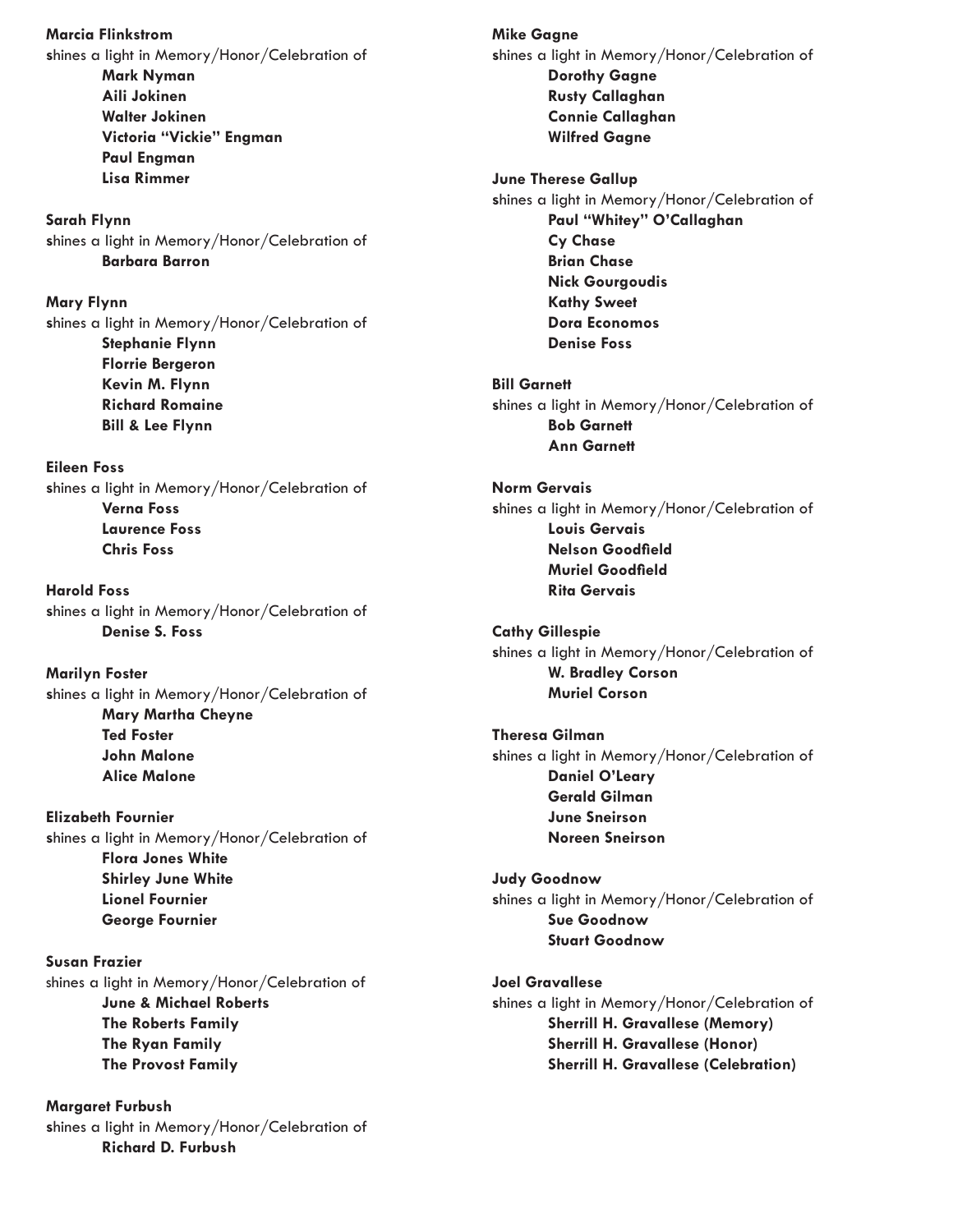**Richard Green s**hines a light in Memory/Honor/Celebration of **Patrick V. Green Anita L. Green Sally A. Emerson Lorette Y. Green**

**Alice M. Greenleaf s**hines a light in Memory/Honor/Celebration of **Nana Edith Estabrooks**

**Alice Greenleaf s**hines a light in Memory/Honor/Celebration of **Lillian Henner Roland Henner Sr. Roland Henner, Jr. Art Downs M. Christopher Greenleaf**

**Sandra Grigg s**hines a light in Memory/Honor/Celebration of **Natalie Nelson Arthur W. Hoover Chris Edmunds Stephen G. Pappas, MD**

**Carol Griggs s**hines a light in Memory/Honor/Celebration of **Stanley D. Griggs Ethel L. Cookson Roland A. Cookson**

**Marlene Guay s**hines a light in Memory/Honor/Celebration of **All the wonderful people at Cornerstone The Senior Volunteer Program Ann Vennard and Senior Volunteers Jeanne M. French Charlene Lister Charlotte L. Masker Gordon Drake Albert M. England Michael J. England**

**Janet Hackett s**hines a light in Memory/Honor/Celebration of **Clark Hackett Kenneth Brown Charles Gerrish**

**Gregory Hankin s**hines a light in Memory/Honor/Celebration of **Russell Hankin Jr. Florence Marcotte Harry Marcotte Contance Hankin**

**Betty Hardy s**hines a light in Memory/Honor/Celebration of **Edward Hardy**

**Edna Hartford s**hines a light in Memory/Honor/Celebration of **Karen Hartford**

**Carol Heath s**hines a light in Memory/Honor/Celebration of **Nancy Nicolazzo**

**Rebecca Helm s**hines a light in Memory/Honor/Celebration of **James DeMar Helm**

**Mary Henderson s**hines a light in Memory/Honor/Celebration of **Eileen Vachon Stephen Hourihane Caroline Hourihane Homer Vachon**

**Rachel Heon s**hines a light in Memory/Honor/Celebration of **Martin R. Heon, Jr. Robert Ferland**

**Juliana L. Hill** shines a light in Memory/Honor/Celebration of **Richard Eck**

**Mike Hill s**hines a light in Memory/Honor/Celebration of **Melody LaRoche Elizabeth Hill John W. Hill**

**Denise Houde s**hines a light in Memory/Honor/Celebration of **Forrest & Kay Campbell Kathy (Campbell) Schnurbush Raymond & Alice Houde and Family**

**Janice Howard s**hines a light in Memory/Honor/Celebration of **Fletcher Stephen Arthur Brown Richard Howard, Sr. Archie & Leona Moran Marcie Garland Margaret Radcliffe**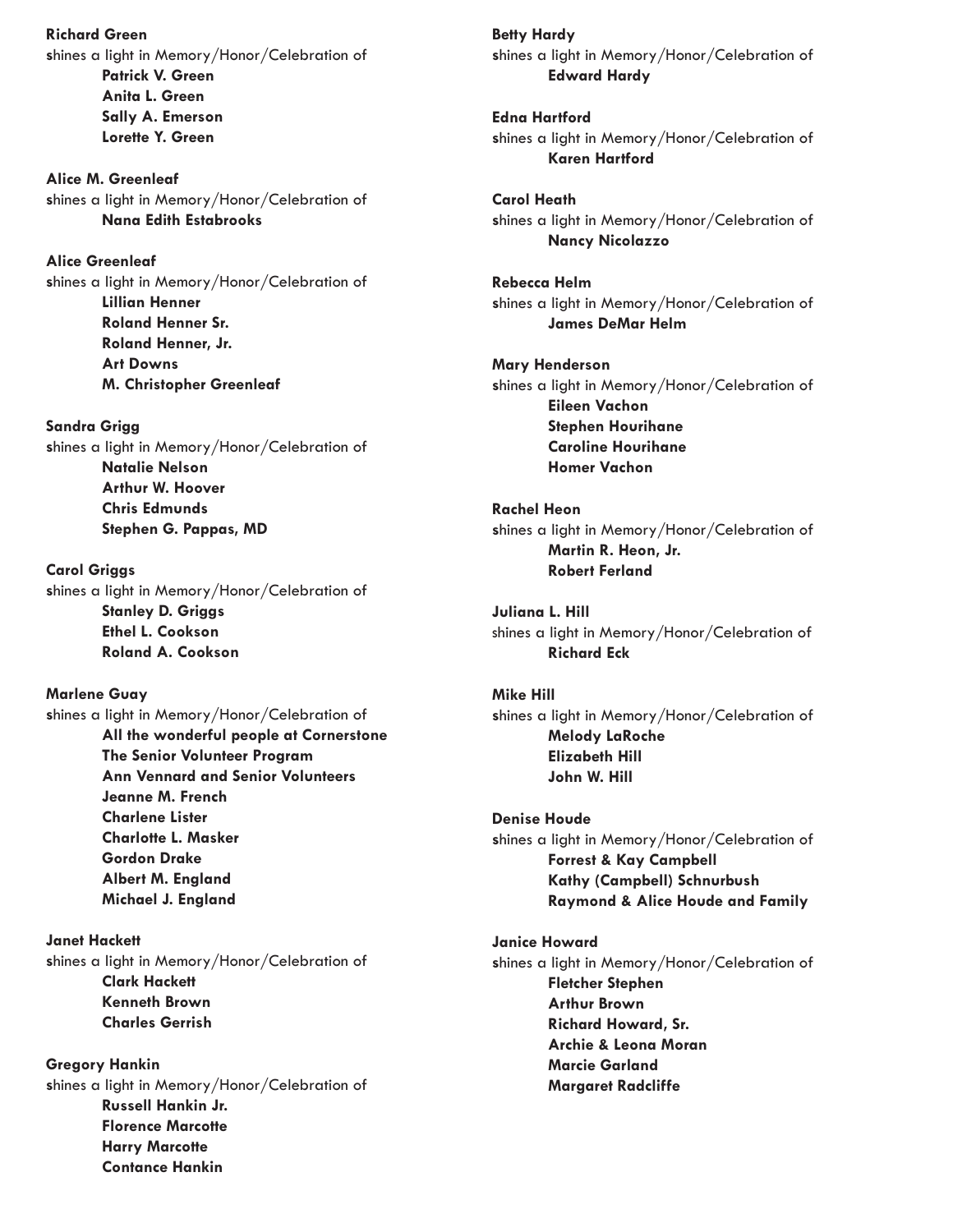**Pam Hubbard s**hines a light in Memory/Honor/Celebration of **Karl Vanledtje Gary Eastman Gary Stenhouse Dan Wensley**

**Everett Huckins s**hines a light in Memory/Honor/Celebration of **Anita M. Huckins** 

**Edward Hudson s**hines a light in Memory/Honor/Celebration of **Joseph H. Hudson Leonore E. Hudson Bruce A. Hudson Joan E. Hudson**

**Kate Huntress s**hines a light in Memory/Honor/Celebration of **Russ Huntress Frank Peyser Anne Peyser Carleton Huntress Alice Huntress**

**Maryellen Hurley s**hines a light in Memory/Honor/Celebration of **Jerry Kelly**

**Richard Jackson s**hines a light in Memory/Honor/Celebration of **Jane Cooper Fall Cornerstone VNA**

**Romeo Jacques s**hines a light in Memory/Honor/Celebration of **Dr. Norman Mireault Mr. & Mrs. Ernest Mireault Cecelia Larochelle Richard Cavanaugh**

**Judith Jalbert s**hines a light in Memory/Honor/Celebration of **Claudette Jalbert**

**Eileen M. Jewett s**hines a light in Memory/Honor/Celebration of **Barbara Waterhouse Lester Waterhouse Stuart Waterhouse Gordon Brown Maurice Waterhouse Iva Waterhouse Irene Brown Harold Brown**

**Betty John s**hines a light in Memory/Honor/Celebration of **Pearl & Jim John Marie & Norman Paré Wanda Harris Patricia John Jerry Remy**

**Jill Johnstone s**hines a light in Memory/Honor/Celebration of **Donald Johnstone Jean Johnstone**

**Alberta Jones s**hines a light in Memory/Honor/Celebration of **John E. Jones Sr.**

**Margaret Joyce s**hines a light in Memory/Honor/Celebration of **Dina M. DeLuca Dr. Albert F. Kennedy**

**Kathleen Keable s**hines a light in Memory/Honor/Celebration of **Steven Keable**

**Rebecca Kean s**hines a light in Memory/Honor/Celebration of **Edith Pierce (Nana) Veronica Grant**

**Thomas Kelly s**hines a light in Memory/Honor/Celebration of **Mary Matson Kelly**

**Doris Kennedy s**hines a light in Memory/Honor/Celebration of **John H. Brenneis Frank M. Kennedy John F. Dabrowski Susan J. Kennedy**

**Anne Kennedy Temple s**hines a light in Memory/Honor/Celebration of **William & Katherine Kennedy**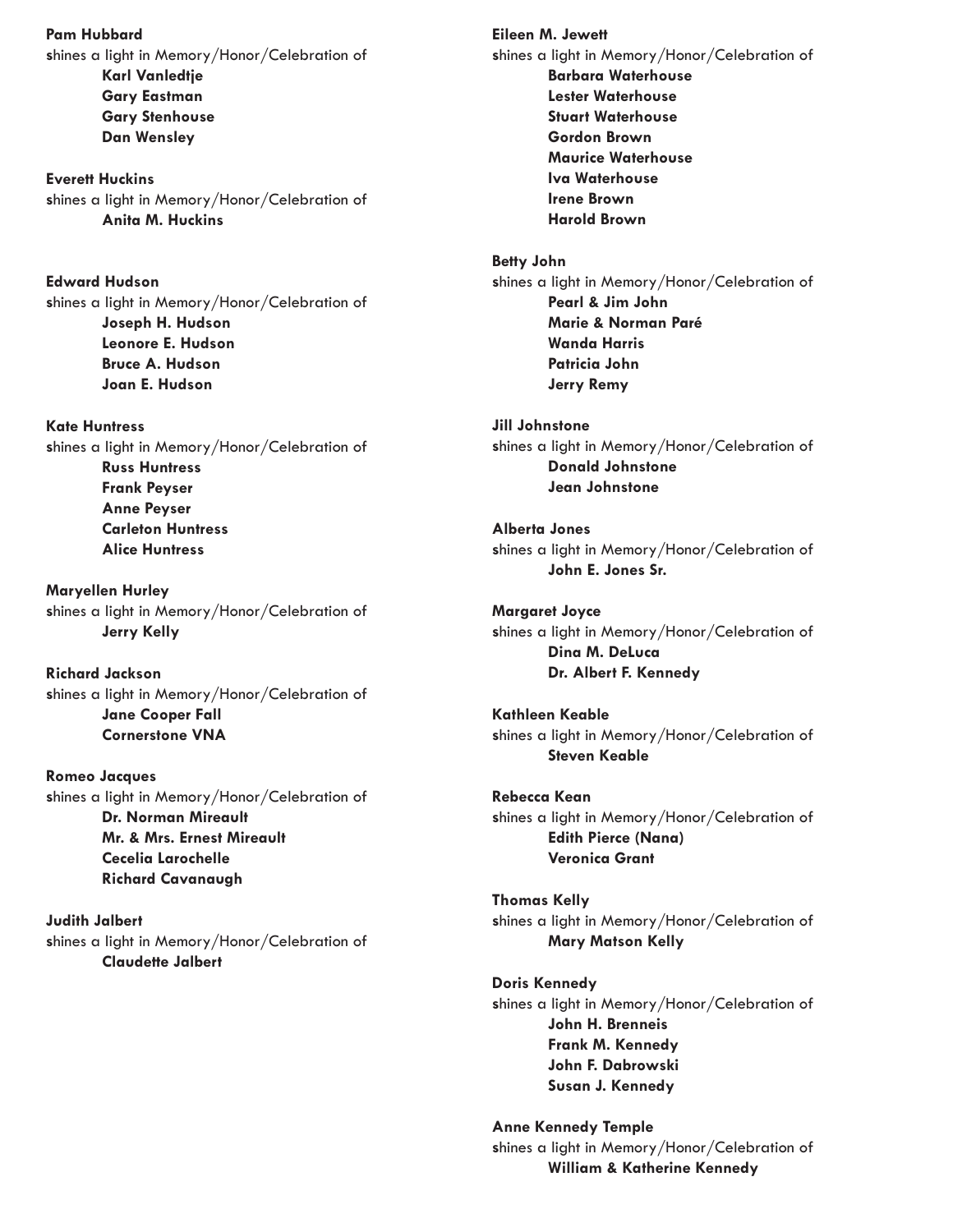**Karen Kinnaly s**hines a light in Memory/Honor/Celebration of **Steven Fiske Hall Christine Langella Henry Langella Danny Langella Olga Morty M. Patricia Ann Dinan George Kinnaly John Treacy Ann D. Bell-Ricci Larry Berger Terry Kuenning Dennis C. Molen II Danny Betournay Eddie Raccuia Ray Doucet Star Doucet Anna C. Dinan Donald Dinan David Riccitelli Carmen Riccitelli Terry Lee George Lee Margaret Bell Connie Kinville s**hines a light in Memory/Honor/Celebration of **Carmen DiPrizio Virginia Wentworth Earl R. Wentworth Ruth Kletnick s**hines a light in Memory/Honor/Celebration of **James Tomilson Charles Wigell Mark Miller Noreen Dubiansky Andrew Gill Jonathan Kletnick Beverly Knights s**hines a light in Memory/Honor/Celebration of **Jean Dame Roy Dore**

**Mary Kolesar s**hines a light in Memory/Honor/Celebration of **Michael Braun Donald Meattey John Morrow Gwendolyn Morrow**

**Karen Krause s**hines a light in Memory/Honor/Celebration of **Kristen Twombly**

**Edythe LaBrecque-Burkhead s**hines a light in Memory/Honor/Celebration of **Norman J. LaBrecque, Jr. Rick A. Burkhead Beatrice Horne LaBrecque Norman J. LaBrecque, Sr.**

**Donna A. LaFreniere s**hines a light in Memory/Honor/Celebration of **Eleanor A. Mansfield G. Raymond Mansfield**

**David Lampron s**hines a light in Memory/Honor/Celebration of **Kevin Lampron Susan Lampron**

**Jerrine Larochelle s**hines a light in Memory/Honor/Celebration of **Willy Larochelle Ricky Rainville Peter Deegan George (Chip) Rogers Jason Twombly**

**Donna Laurion s**hines a light in Memory/Honor/Celebration of **Edward Laurion**

**Glenna Law s**hines a light in Memory/Honor/Celebration of **Julia MacVane Alicia MacVane**

**Stacy Leary s**hines a light in Memory/Honor/Celebration of **Maurice Perreault**

**Bonnie Leavitt s**hines a light in Memory/Honor/Celebration of **Eddie Kean Dennis Leavitt**

## **Erika Lee**

**s**hines a light in Memory/Honor/Celebration of **Sara Hernandez Adam Goldsmith Elizabeth Ikerd Edward Ikerd**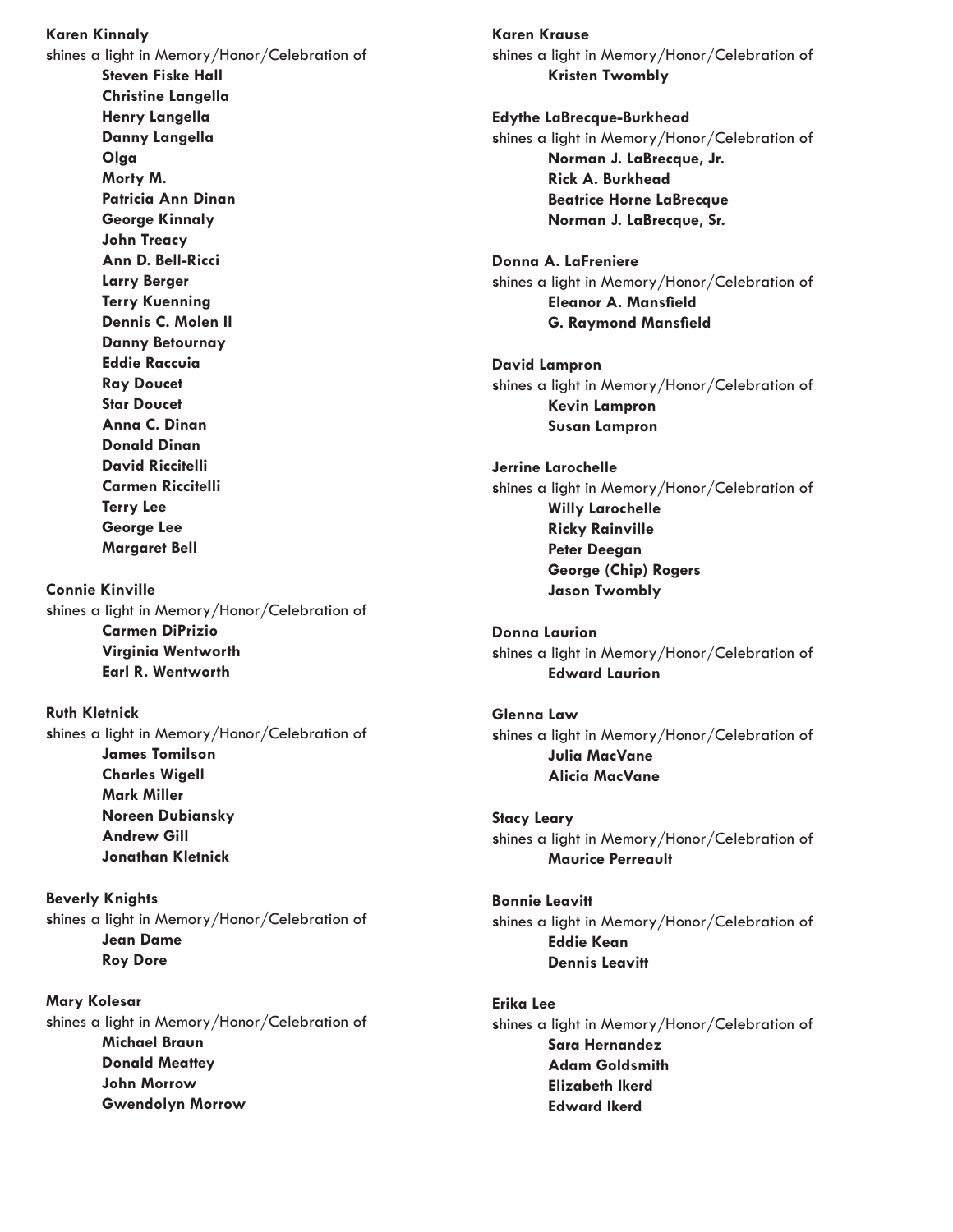**Noel Leeper s**hines a light in Memory/Honor/Celebration of **Irene M. Leeper Vergina C. Heath**

**Patrica Lord s**hines a light in Memory/Honor/Celebration of **Melissa Beal**

## **Nancy Loud**

**s**hines a light in Memory/Honor/Celebration of **Russ Huntress Bob Berry Verna Foss & Chris Foss Eileen Parsell Bonnie & Bev O'Brien Jim McManus Jane Cooper Fall**

**Carol & Robert Lundgren** 

**s**hines a light in Memory/Honor/Celebration of **Elizabeth B. Ikerd Edward E. Ikerd Charles Peters Sara Y. Hernandez Adam J. Goldsmith**

**Carrie Edgerly MacLeod** 

**s**hines a light in Memory/Honor/Celebration of **Duncan David MacLeod Judith MacLeod James Hervey Edgerly Sr & Olga H. Edgerly John F. Waterhouse Benjamin D. Siek James H. Edgerly Jr. Jean Edgerly Saladino**

**Nancy Magruder s**hines a light in Memory/Honor/Celebration of **Marjorie Many**

**The Magruder & Many Families s**hines a light in Memory/Honor/Celebration of **Marjorie Many**

**Stephanie Mahar s**hines a light in Memory/Honor/Celebration of **Joseph Louis Mahar**

**Bruce Mandeville s**hines a light in Memory/Honor/Celebration of **Sally Mandeville**

**Jennifer Manning s**hines a light in Memory/Honor/Celebration of **Ellen White Kathryn White Ellen Manning**

**Dana Mansfield s**hines a light in Memory/Honor/Celebration of **Ray Mansfield Eleanor Mansfield**

**Barbara Marsh s**hines a light in Memory/Honor/Celebration of **Gloria Driscoll Robert Koopman Katherine Koopman Richard Marsh Lindsey Gilbert**

**Janet McKenna s**hines a light in Memory/Honor/Celebration of **John J. McKenna Ernie Belleville Irene Dupuis**

**John & Dorothy McLain s**hines a light in Memory/Honor/Celebration of **Effie & Donald McLain Chester & Phyllis Moulton Harry Moulton Buddy Allen Moulton**

**Martha McLaughlin s**hines a light in Memory/Honor/Celebration of **Frank McLaughlin Joseph Branca**

**Walter & Donna Menzi**  shine a light in Memory/Honor/Celebration of **The deceased members of the Clark Family William Kilroy Richard Lovely Joseph Bernier Gail Martin Mark Taylpr Georgia Chapman Taylor Gauthier Kathy Michaud Manning Terry Witting**

**Cindy Mitchell s**hines a light in Memory/Honor/Celebration of **Everett Mitchell**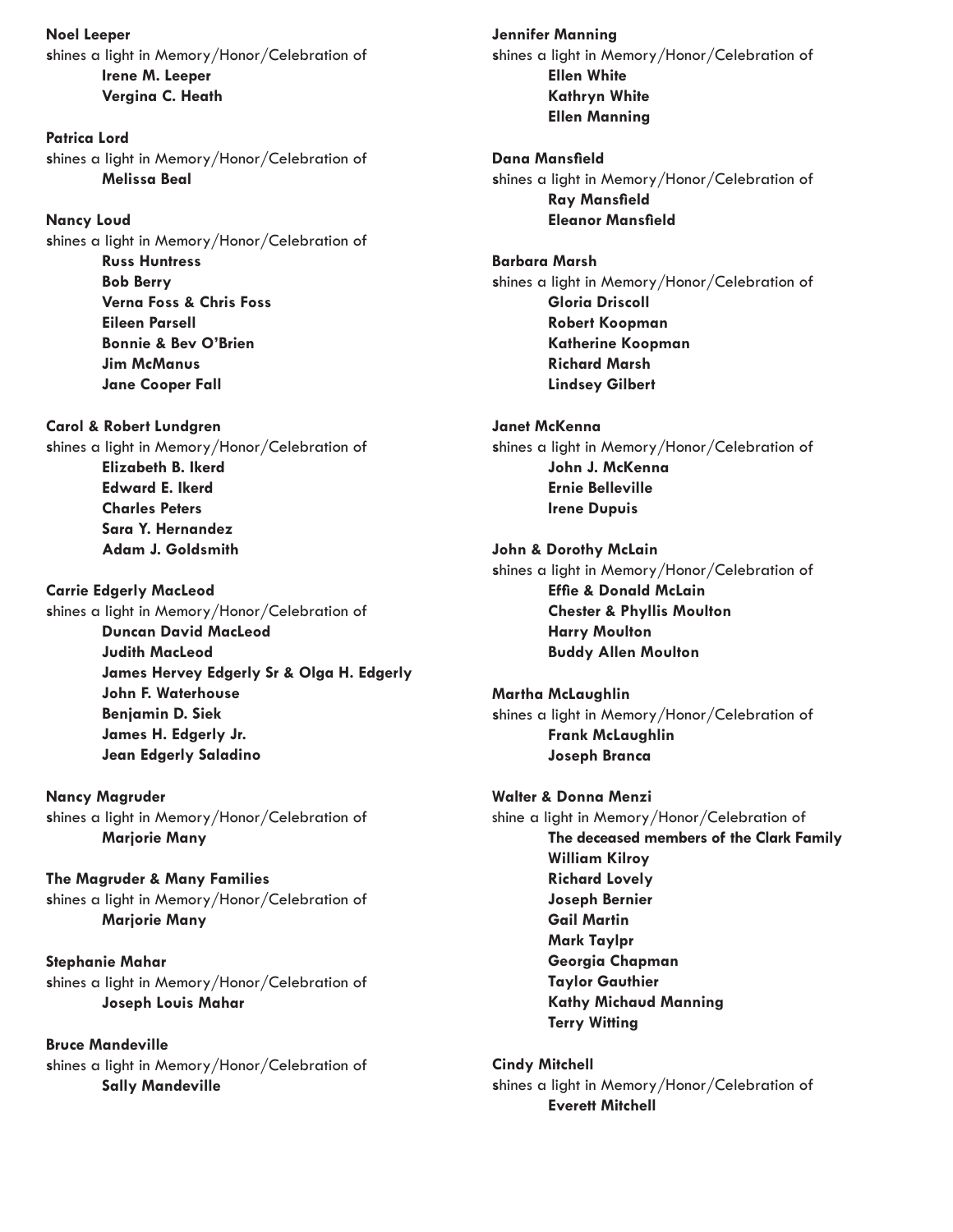**Patti O'Leary**  shines a light in Memory/Honor/Celebration of **Antonio Coraine Col. Paul F. O'Leary (ret) Mary Coltin (O'Leary) Dan O'Leary**

**Joyce Moisan s**hines a light in Memory/Honor/Celebration of **Edgar E. Moisan**

**Mary Lou Monnat s**hines a light in Memory/Honor/Celebration of **Rodney Monnat Virginia Souter Harding**

**June Morgan s**hines a light in Memory/Honor/Celebration of **Harland Worster Pauline Sirois Victor Sirois Hazel Tufts Maurice Tufts**

**Ronald Mountain s**hines a light in Memory/Honor/Celebration of **Jean Edgerly Saladino Carmen DiPrizio Jane Cooper Fall**

**Diane Mros s**hines a light in Memory/Honor/Celebration of **Betty Mros Alice Currier Kay Mros Ruth McCarty**

**Barbara Murray s**hines a light in Memory/Honor/Celebration of **Mildred Hanson Walter Hanson**

**Dawn Nester s**hines a light in Memory/Honor/Celebration of **Elsie E. Elwood Alan F. Elwood**

**Brenda Newton s**hines a light in Memory/Honor/Celebration of **Alexander Coyle Muriel Coyle**

**Fran Nichols s**hines a light in Memory/Honor/Celebration of **Bea Gardner Steve A. Gardner, Sr.**

**Gary Noseworthy s**hines a light in Memory/Honor/Celebration of **Helen Mitchell Lewis Noseworthy Arlene Noseworthy Phil Mitchell, Sr.**

**Kathleen O'Connor s**hines a light in Memory/Honor/Celebration of **Melissa Lapierre**

**Michael O'Donnell s**hines a light in Memory/Honor/Celebration of **John Wright Jr. John Wright**

**Miles Olstad s**hines a light in Memory/Honor/Celebration of **Dottie Bean**

**Zackery Pallas s**hines a light in Memory/Honor/Celebration of **Marion & Mark Carey Virginia & Norman Hayes Betty Pallas**

**Sharon Parker s**hines a light in Memory/Honor/Celebration of **James Blackadar Rita & Richard Parker Rae & Walter Blackadar**

**Susan Parsell s**hines a light in Memory/Honor/Celebration of **Dr. Wally Hubbard Walter & Rae Blackador James Blackador Quincy Parsell**

**Jo Ann Pearson s**hines a light in Memory/Honor/Celebration of **Paul & Patricia St Clair Jane Cooper Fall**

**Danielle Perron s**hines a light in Memory/Honor/Celebration of **Marlene Thibeault Bernice Profenno Peter Profenno**

**Bonnie Peterman s**hines a light in Memory/Honor/Celebration of **Jean Edgerly Jane Cooper Fall Arthur Hoover**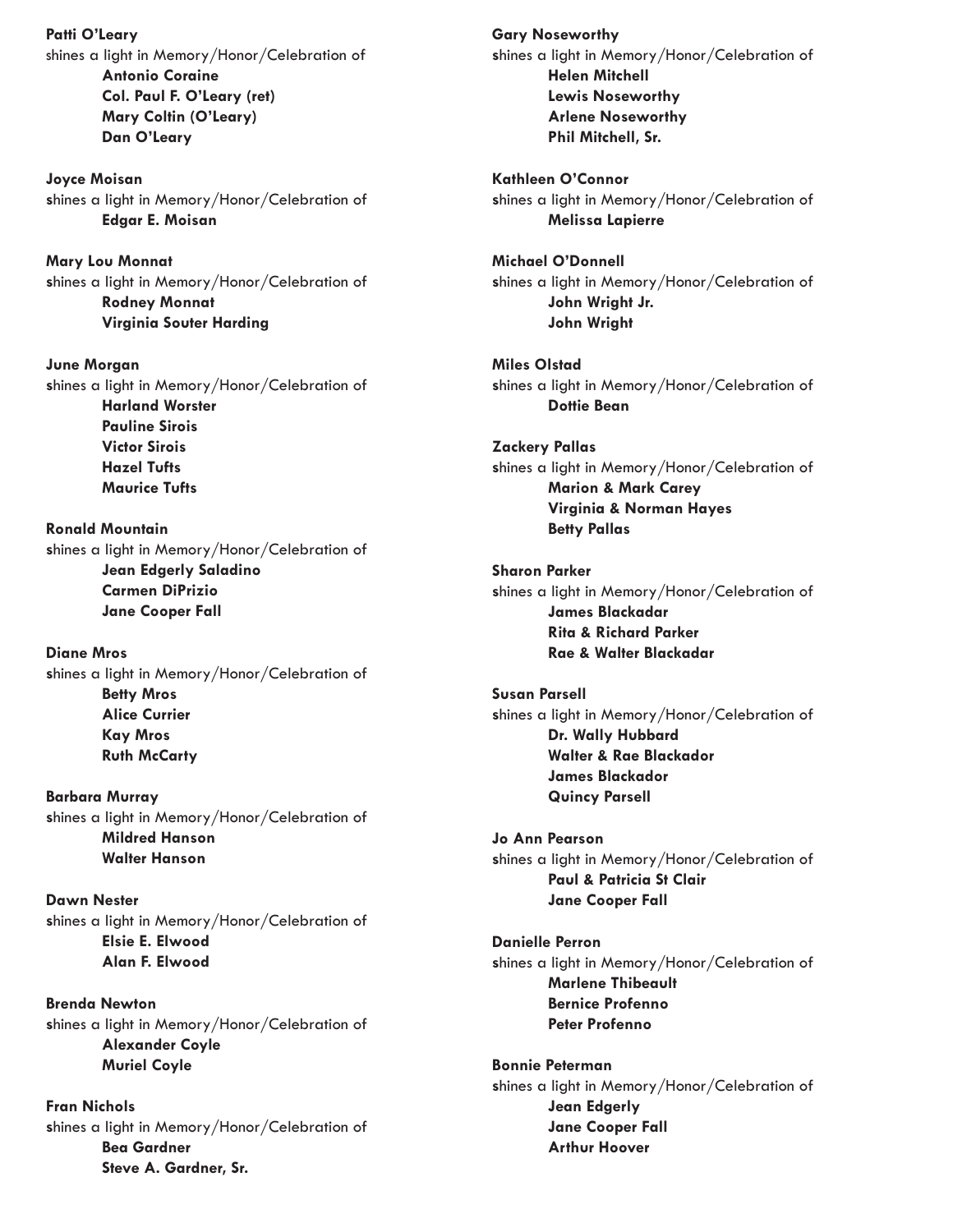**Joyce Pike s**hines a light in Memory/Honor/Celebration of **Arthur D. Pike Janet Lacoss Arthur J. Carnes II**

**Rick & Ericka Pine s**hines a light in Memory/Honor/Celebration of **Pauline Andersen Jessica Cayford Veronica Dupuis**

**Elena Poirier s**hines a light in Memory/Honor/Celebration of **J. Arthur Pelletier M. Marguerite Pelletier David Pelletier Thomas Pelletier Alfred T. Poirier, Sr. Robert Bennett**

**Julie A. Polychronis s**hines a light in Memory/Honor/Celebration of **Sophie Sochacki Esther Polychronis Mary Clonar Andrew Polychronis Mary Ellen Johnson**

**Sandra Pomeroy s**hines a light in Memory/Honor/Celebration of **Craig Pomeroy Heather Pomeroy**

**Mona Potter s**hines a light in Memory/Honor/Celebration of **Gail Moore William Potter Richard Gervais Kathleen Potter**

**Nancy Powers s**hines a light in Memory/Honor/Celebration of **Priscilla Guppy**

**Marilyn Raymond s**hines a light in Memory/Honor/Celebration of **William O. Smith Barbara Smith Maxwell T. Smith Mike Navado**

**Sharon Reed-Erickson s**hines a light in Memory/Honor/Celebration of **Alan Reed-Erickson Norman & Louise Erickson Arthur & Madeline Reed**

**Nancy Reynolds s**hines a light in Memory/Honor/Celebration of **Richard Reynolds Andrew Audet**

**Julie Reynolds s**hines a light in Memory/Honor/Celebration of **Marjorie Goudreault Leonard Goudreault Charles Reynolds**

**Gail Richard s**hines a light in Memory/Honor/Celebration of **Anne Richard**

**Joanne Rivers Bye s**hines a light in Memory/Honor/Celebration of **Tony Deegan Karl Bye Ricky Rainville Ned Rivers**

**Katherine Rollins s**hines a light in Memory/Honor/Celebration of **Shirley Rollins Norman Rollins**

**Deb Romaniak s**hines a light in Memory/Honor/Celebration of **Dave Romaniak Dottie Bean Paul Duga Bobby Violette**

**Lisa Romanovitz s**hines a light in Memory/Honor/Celebration of **Elaine Cummings Zachary James Wogan**

**Pauline Rondo s**hines a light in Memory/Honor/Celebration of **Bill Rondo**

**Real Roseberry s**hines a light in Memory/Honor/Celebration of **Dorothy Adabahr Joseph Lefebvre**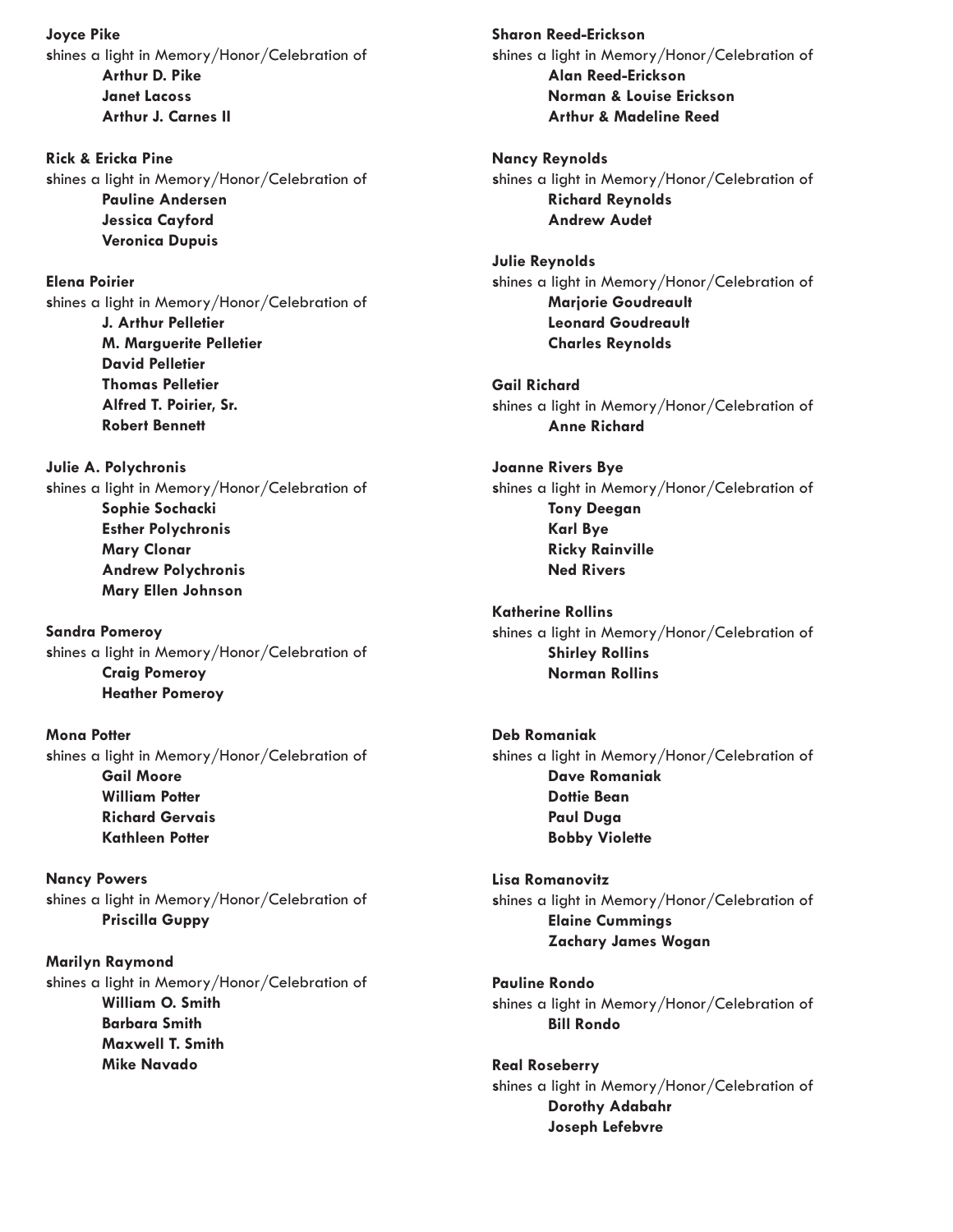**Norman Royle s**hines a light in Memory/Honor/Celebration of **Lois D. Royle**

**Robert Rubino s**hines a light in Memory/Honor/Celebration of **Rubino & Rumazza Families**

**Susanne W. Russell s**hines a light in Memory/Honor/Celebration of **David B. Russell Nicholas H. Wadleigh**

**Betty-Mae Russo s**hines a light in Memory/Honor/Celebration of **The Russo Family Marie Dion**

**Wayne Salisbury s**hines a light in Memory/Honor/Celebration of **Lloyd Goodwin**

**Terry Sammis s**hines a light in Memory/Honor/Celebration of **Evelyn Schafer**

**Therese Sanfacon s**hines a light in Memory/Honor/Celebration of **Maurice Sanfacon Daniel Cormier Rita & George Gauthier Vic & Vi Hamel Eddie & Madeleine Sanfacon Frank & Aline Gilman**

**Elaine Scott** shines a light in Memory/Honor/Celebration of **Robert E. Bickford Louis H. Adabahr**

**Erica Seawards s**hines a light in Memory/Honor/Celebration of **Martin Heon Jr Robert Ferland**

**Kathleen Sessler s**hines a light in Memory/Honor/Celebration of **Madeleine Hennelly Buddy Hennelly Paul Hennelly Billy Hennelly Eleanor Murphy Eleanor Murphy Jean Edgerly Saladino Georgia Chapman**

**Ruth Sessler s**hines a light in Memory/Honor/Celebration of **Zane Chase Jean Edgerly Saladino Jane Cooper Fall Larry Sessler Norman Petit Georgia Chapman**

**Andrew Settle s**hines a light in Memory/Honor/Celebration of **Maria Settle Noah Williams Matthew Main Andrew Settle**

**Joel Sherburne s**hines a light in Memory/Honor/Celebration of **Jane Cooper Fall J. Ralph Shelburne Flora B. Shelburne Dorothy S. Perkins**

**James Smith s**hines a light in Memory/Honor/Celebration of **Audrey E. Smith**

**Percy & Kathy Spiers s**hines a light in Memory/Honor/Celebration of **Grady James McDougal Bob Dow**

**Danielle Spinhirn s**hines a light in Memory/Honor/Celebration of **Jimmy Seavey William Martin John Collins**

**Robert Steele s**hines a light in Memory/Honor/Celebration of **Josephine McCann Douglas Steele Althea Steele John McCann**

**Lola Stemmermann s**hines a light in Memory/Honor/Celebration of **Dora Spedding Nellie Corson Leo Corson Earl & Lucille Corson**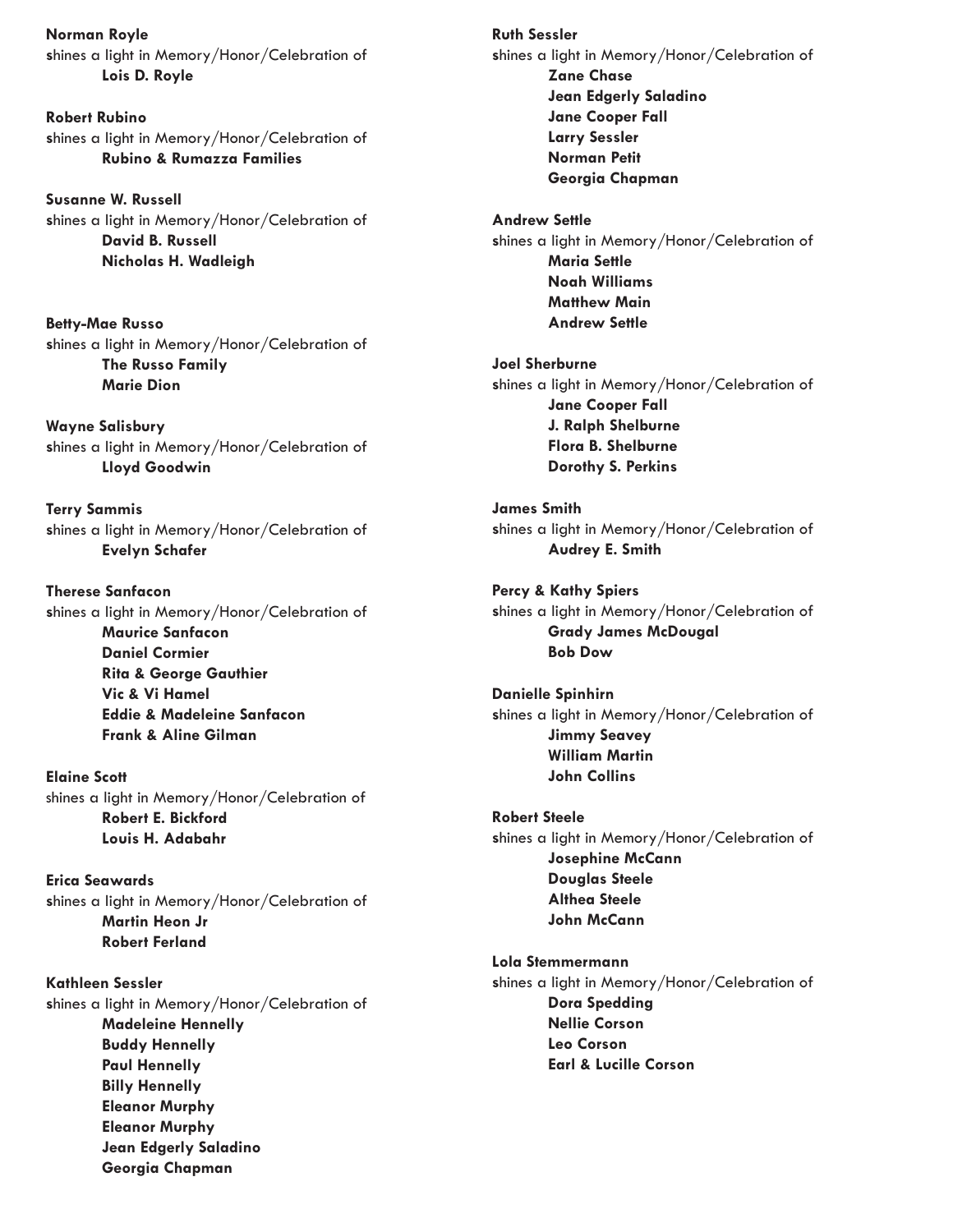**Paula Stevens s**hines a light in Memory/Honor/Celebration of **Norris & Muriel Witham Georgia "Bunki" Chapman Paul J. Morin Clyde D. Wells Lorraine Simmons**

**Marion Louise Steves s**hines a light in Memory/Honor/Celebration of **Cynthia "Cindy" Vachon Thomas Steves Terry Bisson George & Marion Veator**

**Norma Stewart s**hines a light in Memory/Honor/Celebration of **Robert A. Stewart**

**Jane Edgerly Stowell s**hines a light in Memory/Honor/Celebration of **Jean Edgerly Saladino. James Hervey Edgerly Jr. Paul Saladino Grover & Madeline Waterhouse Betty Lou Stowell Mr. Hugo Bolin**

**Peter Sullivan s**hines a light in Memory/Honor/Celebration of **Your kind staff! Mary M. Donovan**

**Jim & Linda Briand Sunderland s**hines a light in Memory/Honor/Celebration of **The Briand Family The Sunderland Family Janet Gregoire**

**Jeanne Sylvain s**hines a light in Memory/Honor/Celebration of **Paul Sylvain Raymond Sylvain**

**Mary Tate s**hines a light in Memory/Honor/Celebration of **Edward Tate Frank Tate**

**Sylvia Thayer s**hines a light in Memory/Honor/Celebration of **James E. Thayer Beulah P. Thayer**

**Raymond Tucker s**hines a light in Memory/Honor/Celebration of **Susan Elizabeth Tucker Burton & Hilda Tucker Edward & Ruth Takesian**

**Neil Turner s**hines a light in Memory/Honor/Celebration of **Michael N. Turner**

**James E. Twombly s**hines a light in Memory/Honor/Celebration of **Jason Edward Twombly Dr. Robert A. Rubino Willis R. & Helen S. Twombly Edward F. & Pauline B. Rumazza Robert W. Wilkins Patrick F. & Daisy Shanahan Linus H. & Ellen D. Shanahan Justin Patrick Twombly Jennifer & Tim Landry Jean Anne Rumazza Twombly**

**Karen Vachon** shines a light in Memory/Honor/Celebration of **Robert Vachon** 

**Ray Varney s**hines a light in Memory/Honor/Celebration of **Russ Huntress Frank & Florence Marchand Al & Ginny Varney Hervey Varney & Fred Catalfo, Sr.**

**P.T. Vasudevan s**hines a light in Memory/Honor/Celebration of **Ajay Vasudevan**

**Ann Vennard s**hines a light in Memory/Honor/Celebration of **Michael Carter Mary Carter**

**Marion Veno s**hines a light in Memory/Honor/Celebration of **Veno Children Veno Grandchildren Veno Great Grandchildren Bernard Veno Kenneth Veno**

**Pam Verbicky s**hines a light in Memory/Honor/Celebration of **The Verbicky Family**